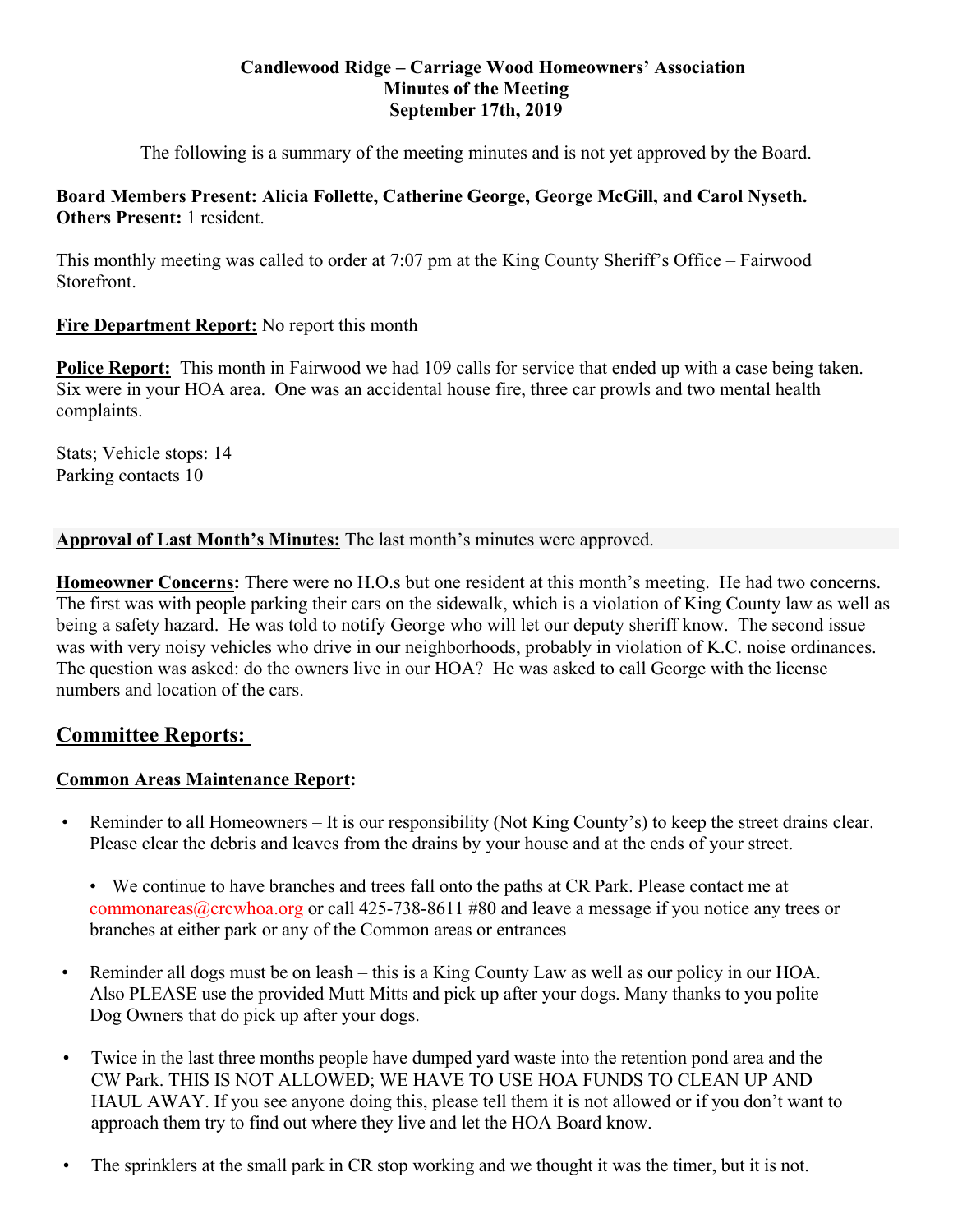Canber says the wiring going to the heads is broken somewhere between the timer on  $179<sup>th</sup>$  and the small park some 2000 ft away. They are going to have to do some digging to find the break.

- Because of all the problems of 'out of area teens' at the Basketball Court we have established a system where a Resident contacts us and they must agree to unlock and relock the shed and rim lock and NOT GIVE THE COMBO TO ANY CHILD we will give out the combo. So far there are 12 people who have agreed to do this, we would like to come up with a better solution but for now that is what we are doing. If enough Residents are interested in helping to come up with solutions and signage please contact me and we will form a committee and meet. -  $president@crcwhoa.org$ .
- Someone kicked in the door of the shed at CW Park and I was notified by 2 HO's. I had to repair the door and replace the latch, the 4 Pickleball paddles are missing everything else is OK. Please if you see anyone doing vandalism say something and call the police.
- King County Sheriff Patrols and requests will now be coordinated by the CAM Chair and monthly reports will be submitted before each monthly meeting. Please contact the Board with any areas of concern and we will do our best to accommodate.
- Please keep a watch for suspicious Activity and call 911
- **Reminder:** Our parks are private parks which exist for the use and enjoyment of HOA residents, their families and guests. They are not public parks. Our park usage rules apply to everyone. Following are some of the rules that have been established to maximize safety, and minimize liability and maintenance cost:
- A. Park Hours: 9:00 am to dusk.
- B. No Smoking, alcohol, drugs, loud music, golfing, motorized vehicles or **Fireworks** are allowed.
- C. Animals must be leashed, and owners are responsible for cleaning up after their animals.

# **ACC Report:**

We accept ACR requests via e-mail when the form does not need paint chips. (All paint chips must be mailed or hand delivered.) It has been noted that paint requests have been received lately without paint chips as well as requests without ACR forms. All requests must be accompanied by ACR forms which must be signed, include a valid address and phone number and, if for paint or stain, must include paint chips and note which paint is for what part of the house (body, trim, deck, gutters, door, …).

ACC requests for this month were: 3 windows

4 paint 1shed 3 fence 1 roof 1 mail box replacement

#### **Complaints Negotiations Report:**

There were 2 new complaints prior to the meeting. Please note that the complaints mentioned in the minutes do NOT include complaints generated by the annual walk thru unless specifically noted.

# **Treasurer's Report:**

There were no problems, everything looked good

# **Legal and Insurance Report:**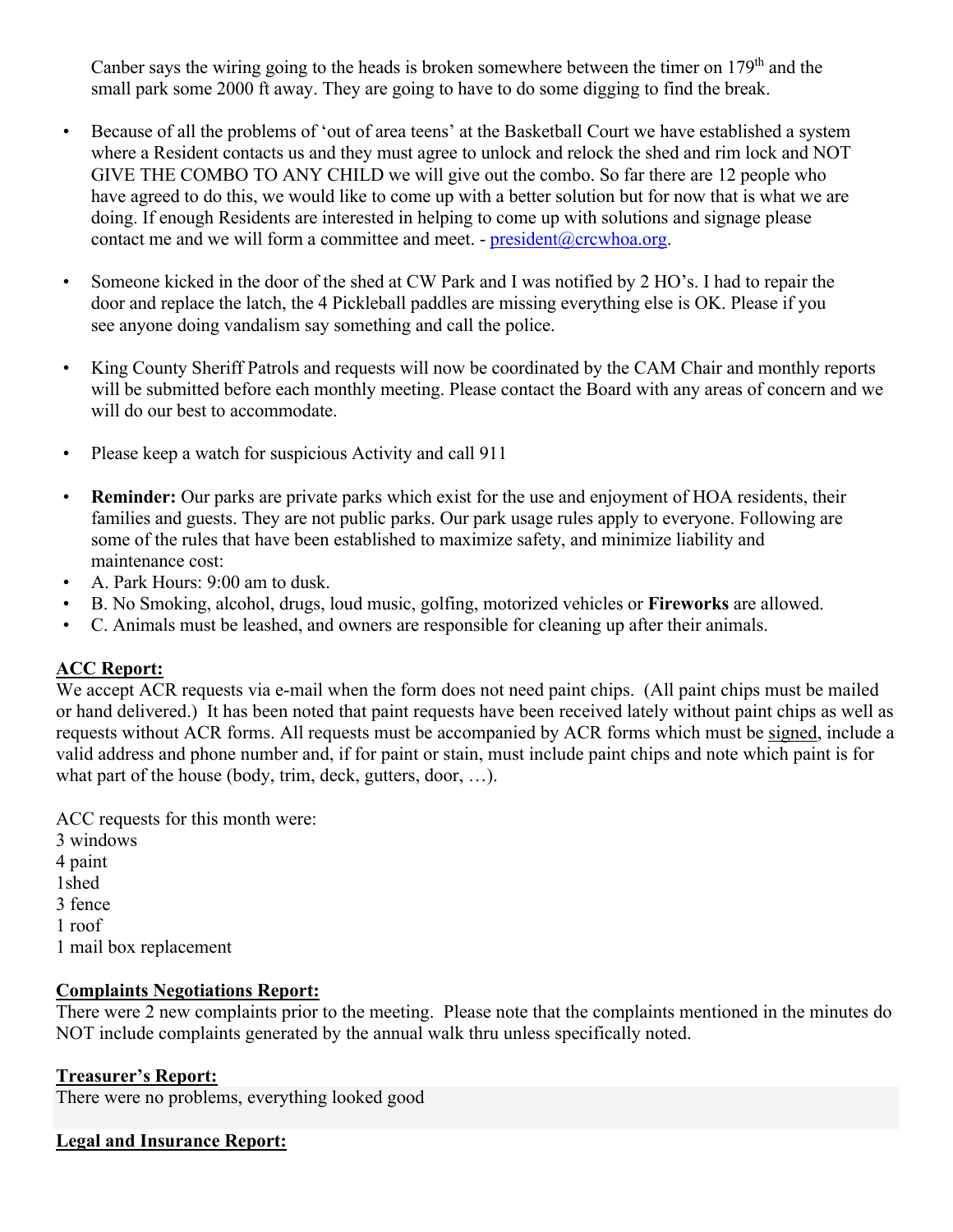There are two houses that may need to go to a sheriff's sale. Our insurance was renewed at a higher rate due to the lawsuit over the tree that fell. Our coverage limit was increased, also due to the lawsuit.

#### **Community Events Committee**

The last event was the summer event in August. The HOA bought a portable barbeque grill for use at HOA events. It went nicely but was not well attended.

Please note that, if a home owner wants to reserve a park, he or she should contact the CAM chair at commonareas@crcwhoa.org or call 425-738-8611 #80 and leave a message.

### **Cul-de-Sac Committee**

No report this month.

**Web Site:**  No report this month.

# **Capital Improvement Committee:**

No report this month

### **Nominating Committee**

No report this month but still need new Board members.

#### **Old Business:**

The walk about now has less than 100 houses with unresolved issues. George will follow up on the new ACC guidelines as well as sending out the lawyers note about shared fences.

#### **New Business:**

None.

If you would like to give us your email address in order to be added to our email announcements please send your info to bookkeeper@crcwhoa.org. No one will see your email and we will not give it to anyone.

Roles for the 2019 HOA Board Members

| George McGill    | President / Common Areas Chair / Cul-de-sac Chair |
|------------------|---------------------------------------------------|
| Catherine George | Reporting Secretary / ACC Chair / Web Master      |
| Alicia Follette  | Complaints / Treasurer                            |
| Carol Nyseth     | Vice President                                    |
| Holly Jensen     | Community Events Committee Chair                  |
| Anna White       | <b>ACC</b> Member                                 |
| *Don Nelson      | Legal and Insurance                               |
|                  | * Volunteer, not a Board Member                   |
|                  |                                                   |

**Special Topics:** Visit our Website and contact the HOA via Email at:

Web – www.crcwhoa.org Facebook - Candlewood Ridge/Carriagewood HOA Email – president@crcwhoa.org info@crcwhoa.org architecture@crcwhoa.org If you would like to give us your email address in order to be added to our email announcements please send your info to bookkeeper@crcwhoa.org. Please visit us on Facebook also.

# **Executive session:**